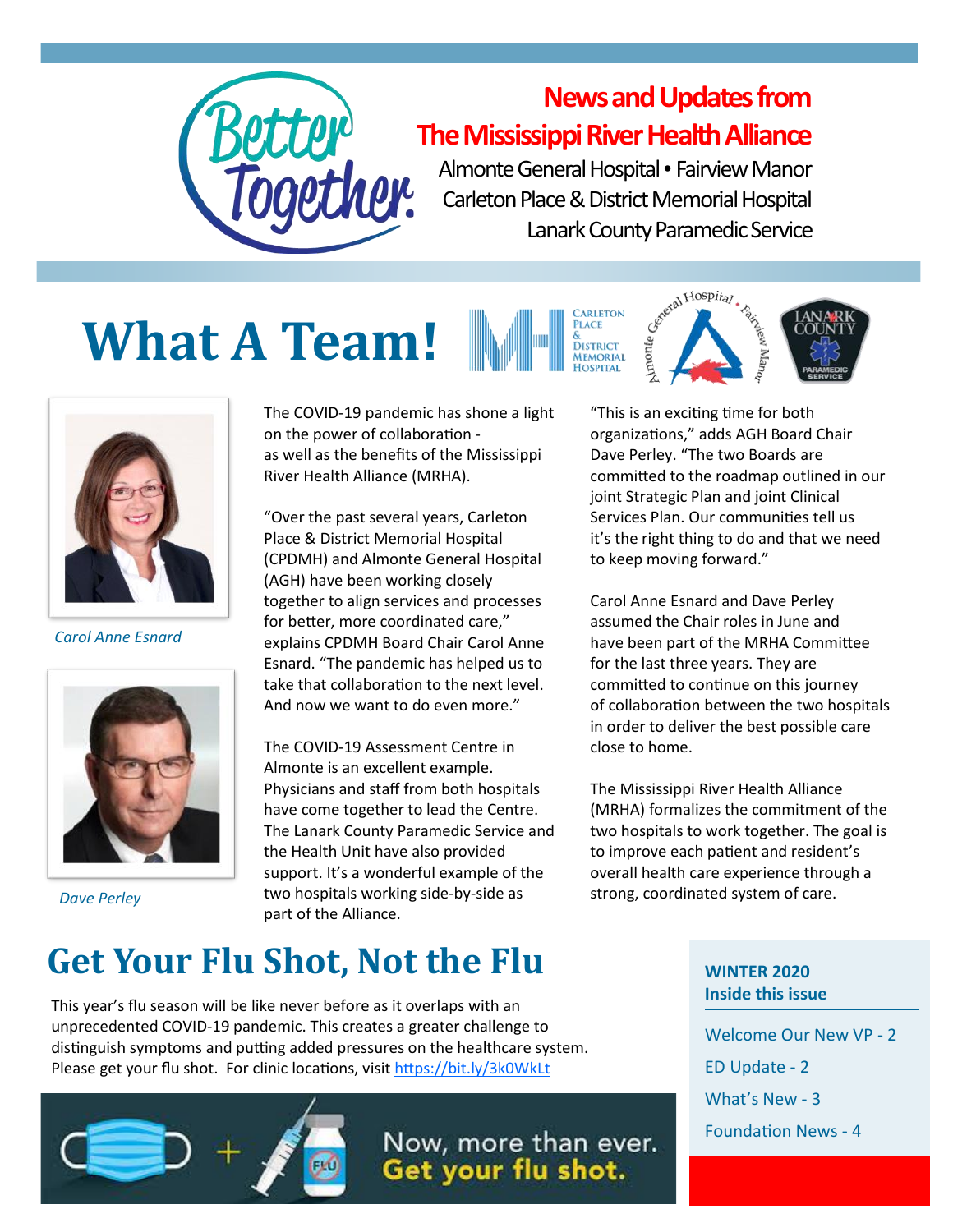#### **A Caring Snapshot** 2019-2020



#### **Almonte General Hospital**

| 1,315                           |
|---------------------------------|
| 347                             |
| 15,659                          |
| 15,498                          |
| 2.923                           |
| 773                             |
| Diagnostic Imaging Exams 11,844 |
| 5.097                           |
|                                 |

#### **Fairview Manor**

| <b>Resident Days</b>     | 40,275 |
|--------------------------|--------|
| (including respite care) |        |

#### **Lanark County Paramedic Service**

Calls Answered 24,799

#### **Carleton Place & District Memorial Hospital**

| Admissions                 | 555    |
|----------------------------|--------|
| <b>Inpatient Days</b>      | 6,076  |
| <b>Emergency Visits</b>    | 17,757 |
| Ambulatory Care Visits.    | 14,112 |
| <b>Surgical Procedures</b> | 1,369  |
| Diagnostic Imaging Exams   | 16,050 |
| Physiotherapy & Dietitian  | 4,478  |
|                            |        |

*For full audited financial statements, please visit [www.almontegeneral.com](http://www.almontegeneral.com) and [www.cpdmh.ca](http://www.cpdmh.ca)*

#### **We're Here for You**

The **Emergency Departments** in Almonte and Carleton Place are open 24/7 and ready to care for patients with serious health concerns.



We appreciate that members of our communities are taking the recommendations to stay home seriously, but it should not come at the cost of your health or safety.

If you are in need of medical attention, please come to the EDs or call 911 right away. Our staff and medical staff are taking every necessary precaution to ensure everyone's safety. This includes screening each patient and ensuring everyone uses a mask and practices good handwashing.

If you think you may have COVID-19, please make an appointment at the Assessment Centre in Almonte by calling 613-325-1208. For more details, visit [www.almontegeneral.com/assessmentcentre.](http://www.almontegeneral.com/assessmentcentre)

## **Welcome Jason Hann**



Welcome to **Jason Hann** who has joined our team as Integrated Vice President, Patient & Resident Services and Chief Nursing Executive. He brings strong clinical expertise, as well as regional and provincial experience, to AGH, Fairview Manor and CPDMH.

Jason Hann says the Mississippi River Health Alliance (MRHA) is what attracted him to his new job. He says

the focus on patients, residents and local communities is exciting: "It's a smart idea and there has been some great work done already. Health care is changing, and we need to work together to support patients and residents."

Jason says his first few weeks have been great: "Everyone has been very welcoming. I see the pride in each organization and the collaboration that exists to support the very best care. I'm excited to be part of that."

## **Moving On to Stage 3.2**



As we wait for an official announcement regarding Ministry approval of our Stage 3.1 submission, we are not standing still. Planning continues as we prepare for Stage 3.2 of the five-stage process.

Stage 3.1 included the preliminary block designs with details on all major components, timelines, and costs. Stage 3.2 will focus on more detailed physical planning documents. The submission will include components such as floor plans, site plans, and further design development and refinement of the architectural, mechanical, electrical, and structural design briefs.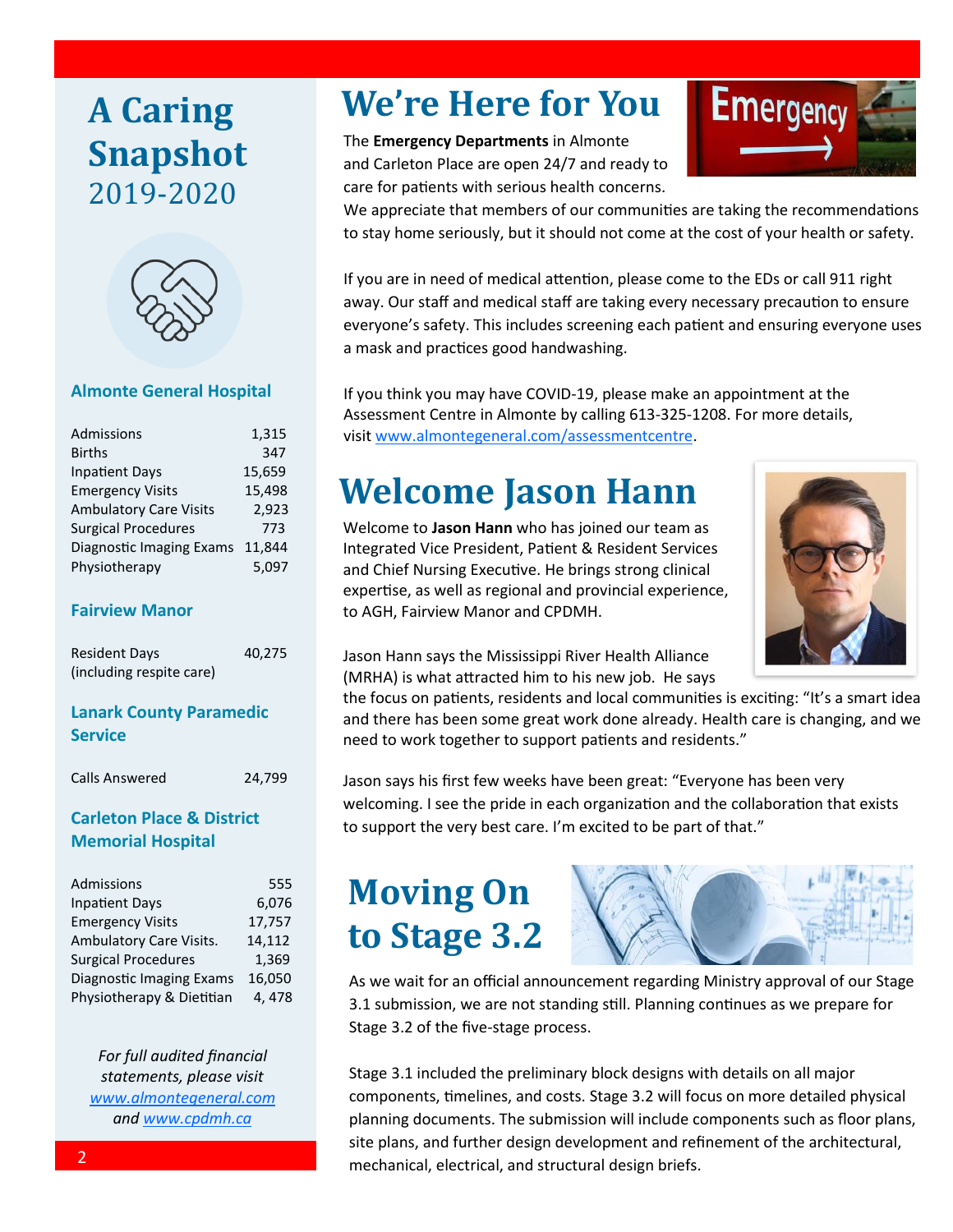### **Celebrating Dr. Deschenes**



COVID-19 has delayed an official party, but we didn't want to miss the opportunity to celebrate **Dr. Christiane Deschenes**. She officially retired in the spring, after 40 years of caring. She also completed her third term as Chief of Staff at Almonte General Hospital (AGH) and Fairview Manor (FVM)

"I'm happy to say that Chris is still with us at AGH assisting in the Operating Room," notes Mary Wilson Trider, President and CEO. "It's hard to imagine AGH and FVM without her. Chris brings wisdom, common sense, and a sense of humour to everything she does, and we will miss her contributions. We will miss her fun spirit as well."

Best wishes Dr. Deschenes!

# **Welcome! Keeping Everyone Safe**



In October, we celebrated **Patient Safety Week**, highlighting the importance of continually improving patient and resident care and safety. The week focused on virtual care and new ways that we are connecting with our patients.

At the two hospitals, virtual appointments by telephone are being used during COVID-19, whenever possible.

In fact, about two-thirds of appointments with specialists are now being done virtually. This allows clinicians to provide the same services they did before COVID-19, while keeping everyone safe. In addition, telemedicine services are being provided in Carleton Place. This program connects patients with a specialist by video, reducing the need and stress associated with travel. In-person appointments can still be arranged when necessary.

#### **Keeping Connected**



Connections are key at **Fairview Manor** and the team has gone above and beyond during COVID-19. In the first four months of the pandemic, they organized 849 family connections - from window visits to Zoom calls. The result: 16,980 minutes of together time!

# **What's New**

#### **New Deputy Chief**

**Breanne Lapointe** has been named the new Deputy Chief of the Lanark County Paramedic Service (LCPS). Breanne has more than 14 years of experience as a Paramedic and joined LCPS in 2006.



Pediatrician **Dr. Cara Walker** has joined our team, providing specialized services to families in our region. Dr. Walker will work with family physicians to provide extra support and input related to such challenges as behavioural concerns, learning disabilities, or medical issues where a second opinion may be helpful. Families must have a referral from their family physician.



AGH is pleased to welcome **Open Doors for Lanark Children and Youth** to the hospital campus on Spring Street. A Registered Psychotherapist is on-site one day a week, offering counselling and crisis support for



children and youth up to the age of 18, and their families.

In addition to pre-booked appointments, the Registered Psychotherapist provides Emergency Department (ED) consultations for children and youth. She assesses risk and develops safety plans in consultation with the ED team.

For more information, call 613-257-8260, email [admin@opendoors.on.ca,](mailto:admin@opendoors.ca) or visit [www.opendoors.on.ca.](http://www.opendoors.on.ca)